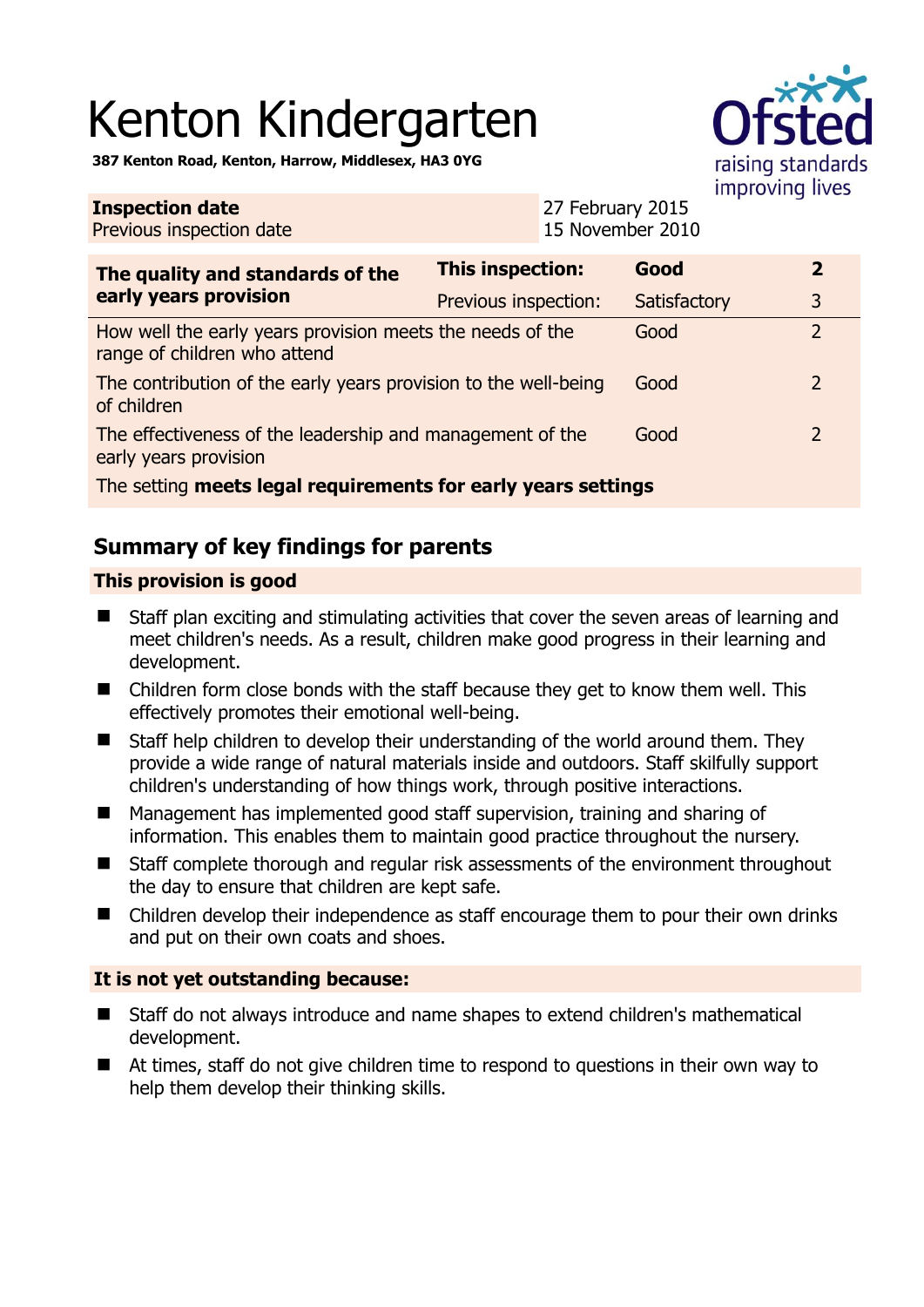# **What the setting needs to do to improve further**

#### **To further improve the quality of the early years provision the provider should:**

- encourage staff to use more descriptive language to help children learn about shape to fully support their mathematical development
- improve staff's use of questioning to give children more time to think about and formulate their answers.

## **Inspection activities**

- $\blacksquare$  The inspector took a tour of the nursery.
- The inspector held discussions with the nominated person and manager.
- The inspector sampled documentation, policies and procedures, and children's learning journeys.
- The inspector undertook a joint observation with the nominated person and manager.
- $\blacksquare$  The inspector spoke to parents while at the inspection.

#### **Inspector**

Anahita Aderianwalla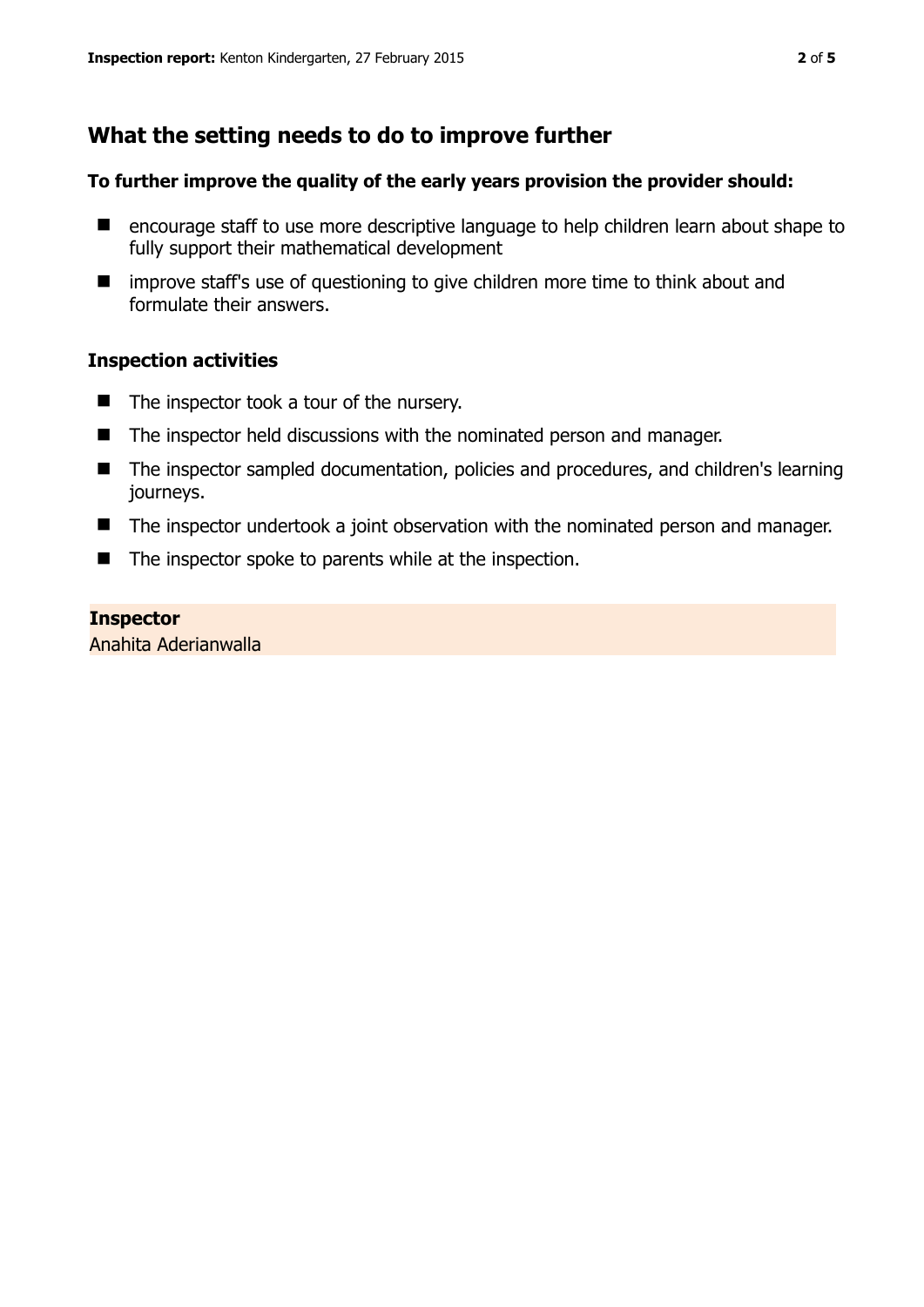# **Inspection findings**

#### **How well the early years provision meets the needs of the range of children who attend. This is good**

The quality of teaching is good. Children develop the good skills they need to become ready for school. Staff encourage children's speaking and listening skills in small group outdoor activities. They talk about the ingredients they need to cook a 'meal' in the mud kitchen. Children are excited as they take turns in guessing which ingredient they will need to add next to make soup. Overall, staff use mathematical language to help children to learn new vocabulary about size and measure. They encourage children to count and practise simple addition. Staff routinely observe children in their play and make accurate assessments of their capabilities. As a result, they plan activities that are tailored to the children's individual learning needs to ensure they make good progress. Staff encourage parents to contribute to their children's learning and make them aware that assessments have been completed. This enables children to have the best possible opportunities to make good progress.

#### **The contribution of the early years provision to the well-being of children is good**

Children form warm, caring bonds with their key person, staff and each other. Staff help to settle the children in very well with parental support. As a result, children are happy, confident and make relationships with other children and staff easily. Children's behaviour is good because staff set clear boundaries and are all good role models. Children learn about having a healthy lifestyle. Staff provide exciting outdoor activities for children to be healthy, take part in regular physical exercise and learn about the natural world. They grow flowers, play with water and balance on stepping stones. Children develop a sense of how to keep themselves and others safe, as staff gently remind them to tidy away toys so they do not trip over them.

## **The effectiveness of the leadership and management of the early years provision is good**

Management and staff understand and implement the learning and development requirements well and keep children safe. All staff have robust recruitment checks to ensure they are suitable to work with children. Staff have a good understanding of safeguarding procedures to protect the safety and welfare of children. The manager monitors children's progress effectively to ensure there are no gaps in their learning. Selfevaluation works well and includes the views of staff, children, parents and other professionals. Consequently, there is a clear commitment to continuous improvement. Staff are well qualified. Recent training has improved the use of natural materials in everyday play to encourage children's investigation and exploration. Staff have formed positive relationships with parents who say they are happy with the progress their children have made since attending. Staff have formed close relationships with other partnerships to maintain a consistency of care and learning.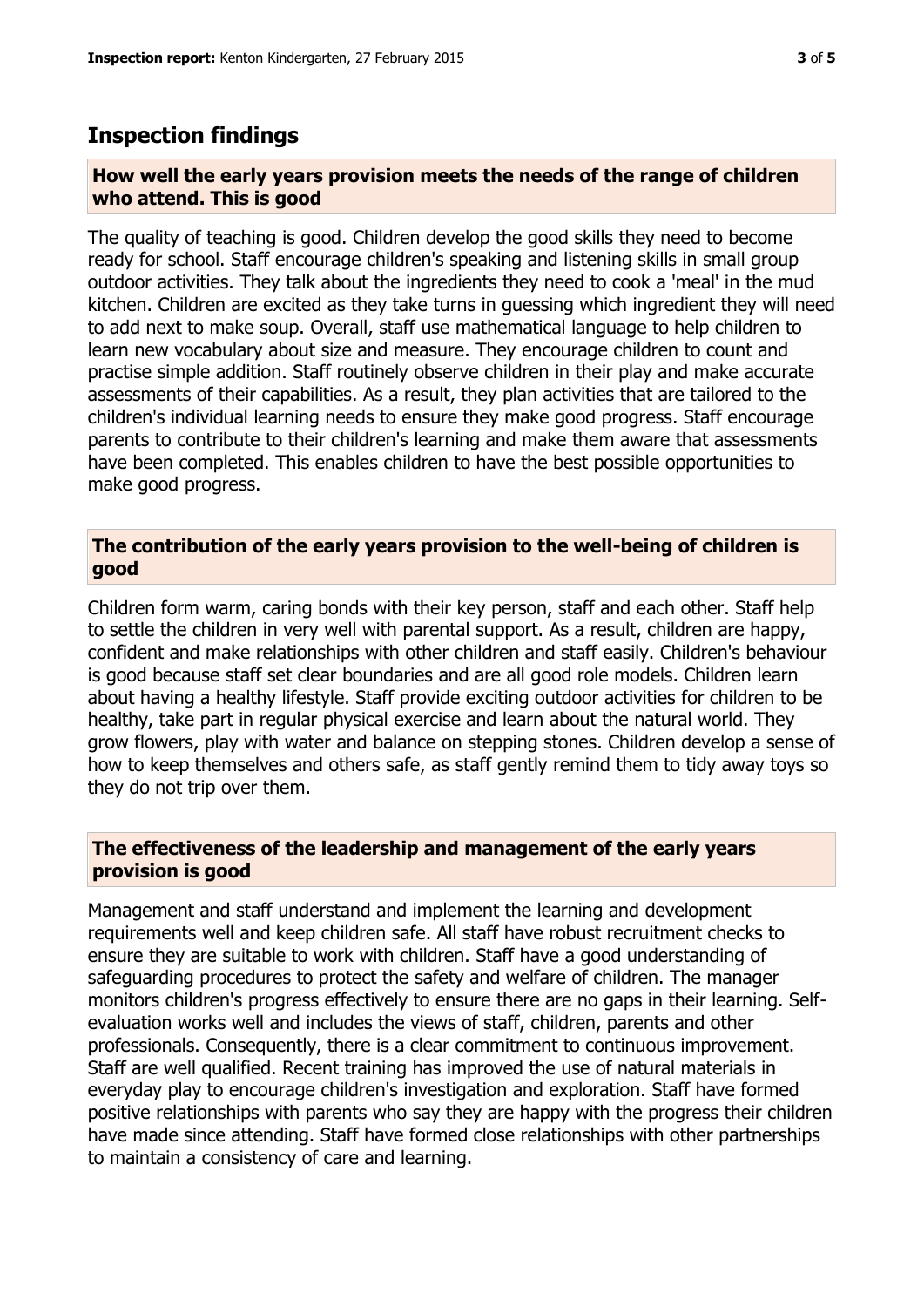# **Setting details**

| Unique reference number       | EY403449                 |  |
|-------------------------------|--------------------------|--|
| <b>Local authority</b>        | <b>Brent</b>             |  |
| <b>Inspection number</b>      | 816220                   |  |
| <b>Type of provision</b>      | Full-time provision      |  |
| <b>Registration category</b>  | Childcare - Non-Domestic |  |
| <b>Age range of children</b>  | $2 - 5$                  |  |
| <b>Total number of places</b> | 25                       |  |
| Number of children on roll    | 15                       |  |
| <b>Name of provider</b>       | Sakunthala Ahluwalia     |  |
| Date of previous inspection   | 15 November 2010         |  |
| <b>Telephone number</b>       | 07943 838 263            |  |

Kenton Kindergarten was registered in 2010. It is located in a scout hall in Kenton, in the London Borough of Brent. The setting is open each weekday from 8.45am to 3.15pm. There are five members of staff employed in the nursery, all of whom hold an early years qualification to level 3.

This inspection was carried out by Ofsted under sections 49 and 50 of the Childcare Act 2006 on the quality and standards of provision that is registered on the Early Years Register. The registered person must ensure that this provision complies with the statutory framework for children's learning, development and care, known as the Early Years Foundation Stage.

Any complaints about the inspection or the report should be made following the procedures set out in the guidance 'Complaints procedure: raising concerns and making complaints about Ofsted', which is available from Ofsted's website: www.gov.uk/government/organisations/ofsted. If you would like Ofsted to send you a copy of the guidance, please telephone 0300 123 4234, or email enquiries@ofsted.gov.uk.